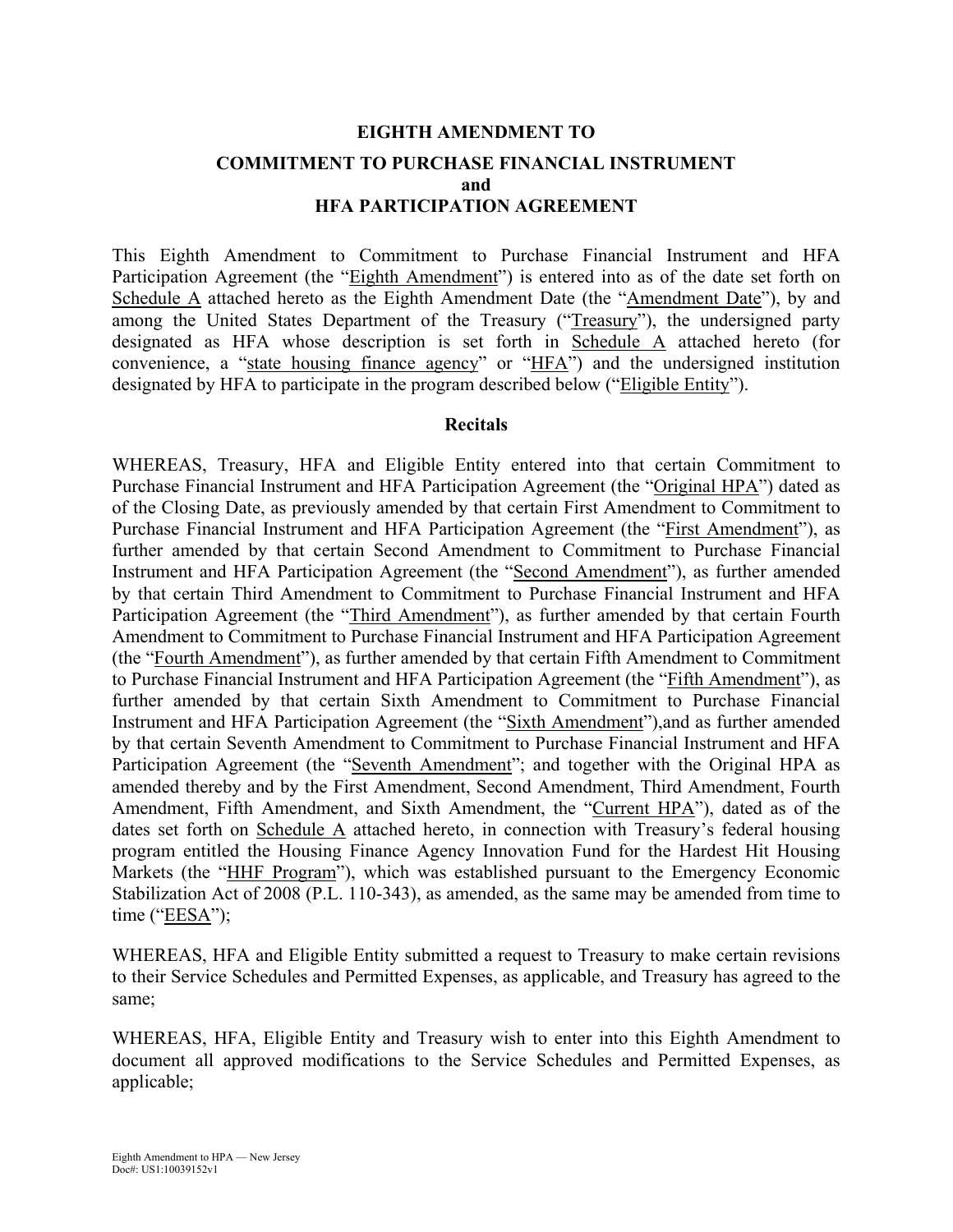Accordingly, in consideration of the representations, warranties, and mutual agreements set forth herein and for other good and valuable consideration, the receipt and sufficiency of which are hereby acknowledged, Treasury, HFA and Eligible Entity agree as follows.

#### **Agreement**

### **1. Amendments**

A. Definitions. All references in the Current HPA to the "Agreement" shall mean the Current HPA, as further amended by this Eighth Amendment; and all references in the Current HPA to Schedules A, B or C shall mean the Schedules A, B or C attached to this Eighth Amendment. All references herein to the "HPA" shall mean the Current HPA, as further amended by this Eighth Amendment.

B. Schedule A. Schedule A attached to the Current HPA is hereby deleted in its entirety and replaced with Schedule A attached to this Eighth Amendment.

C. Schedule B. Schedule B attached to the Current HPA is hereby deleted in its entirety and replaced with Schedule B attached to this Eighth Amendment.

D. Schedule C. Schedule C attached to the Current HPA is hereby deleted in its entirety and replaced with Schedule C attached to this Eighth Amendment.

### **2. Representations, Warranties and Covenants**

A. HFA and Eligible Entity. HFA and Eligible Entity, each for itself, make the following representations, warranties and covenants to Treasury and the truth and accuracy of such representations and warranties and compliance with and performance of such covenants are continuing obligations of HFA and Eligible Entity, each as to itself. In the event that any of the representations or warranties made herein cease to be true and correct or HFA or Eligible Entity breaches any of its covenants made herein, HFA or Eligible Entity, as the case may be, agrees to notify Treasury immediately and the same shall constitute an Event of Default under the HPA.

(1) HFA and Eligible Entity each hereby certifies, represents and warrants as of the date hereof that each of the representations and warranties of HFA or Eligible Entity, as applicable, contained in the HPA are true, correct, accurate and complete in all material respects as of the date hereof. All covenants of HFA or Eligible Entity, as applicable, contained in the HPA shall remain in full force and effect and neither HFA, nor Eligible Entity is in breach of any such covenant.

(2) Eligible Entity has the full corporate power and authority to enter into, execute, and deliver this Eighth Amendment and any other closing documentation delivered to Treasury in connection with this Eighth Amendment, and to perform its obligations hereunder and thereunder

(3) HFA has the full legal power and authority to enter into, execute, and deliver this Eighth Amendment and any other closing documentation delivered to Treasury in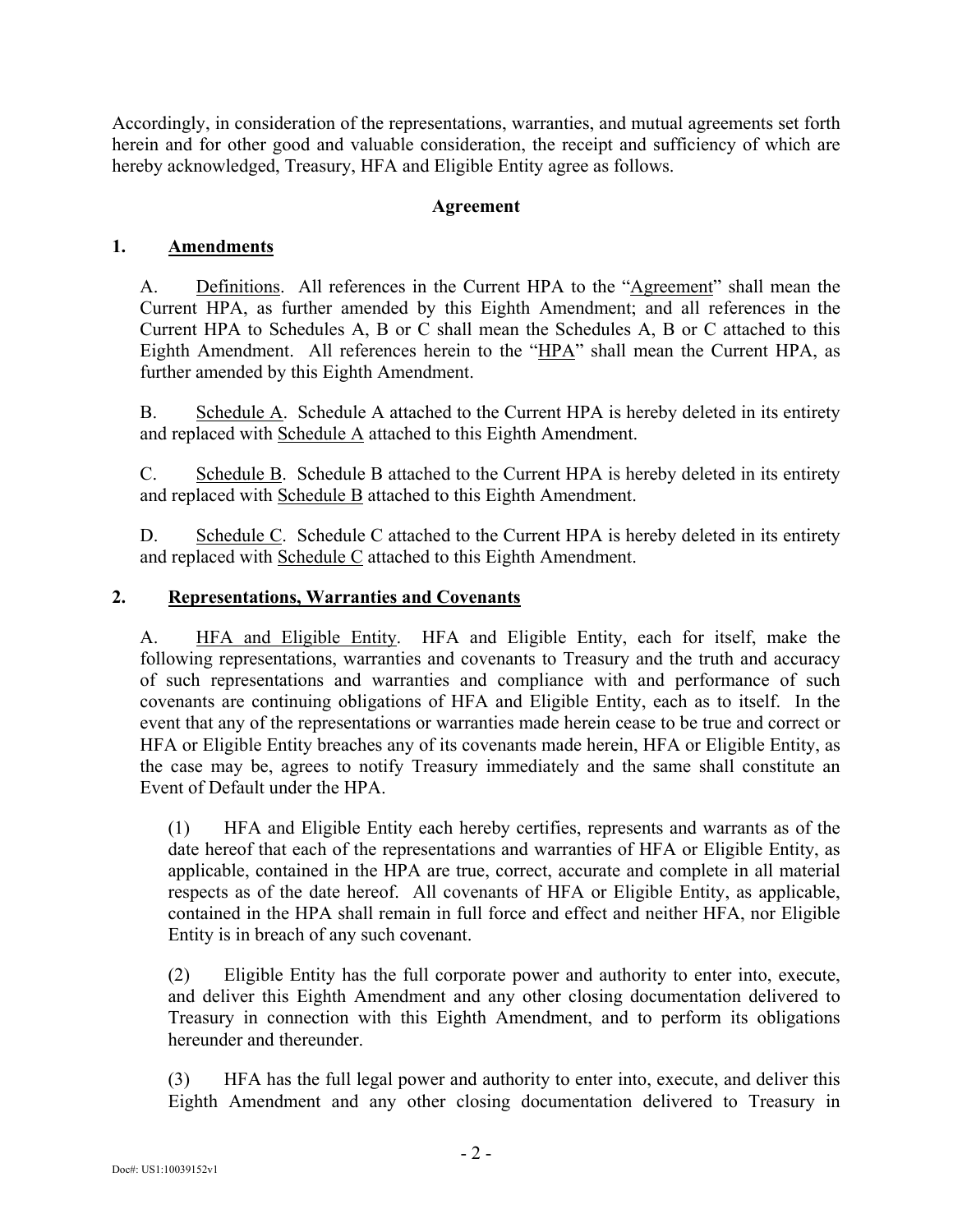connection with this Eighth Amendment, and to perform its obligations hereunder and thereunder.

#### **3. Miscellaneous**

A. The recitals set forth at the beginning of this Eighth Amendment are true and accurate and are incorporated herein by this reference.

B. Capitalized terms used but not defined herein shall have the meanings ascribed to them in the HPA.

C. Any provision of the HPA that is determined to be prohibited or unenforceable in any jurisdiction shall, as to such jurisdiction, be ineffective to the extent of such prohibition or unenforceability without invalidating the remaining provisions of the HPA, and no such prohibition or unenforceability in any jurisdiction shall invalidate such provision in any other jurisdiction.

D. This Eighth Amendment may be executed in two or more counterparts (and by different parties on separate counterparts), each of which shall be deemed an original, but all of which together shall constitute one and the same instrument. Facsimile or electronic copies of this Eighth Amendment shall be treated as originals for all purposes.

### [SIGNATURE PAGE FOLLOWS; REMAINDER OF PAGE INTENTIONALLY LEFT BLANK]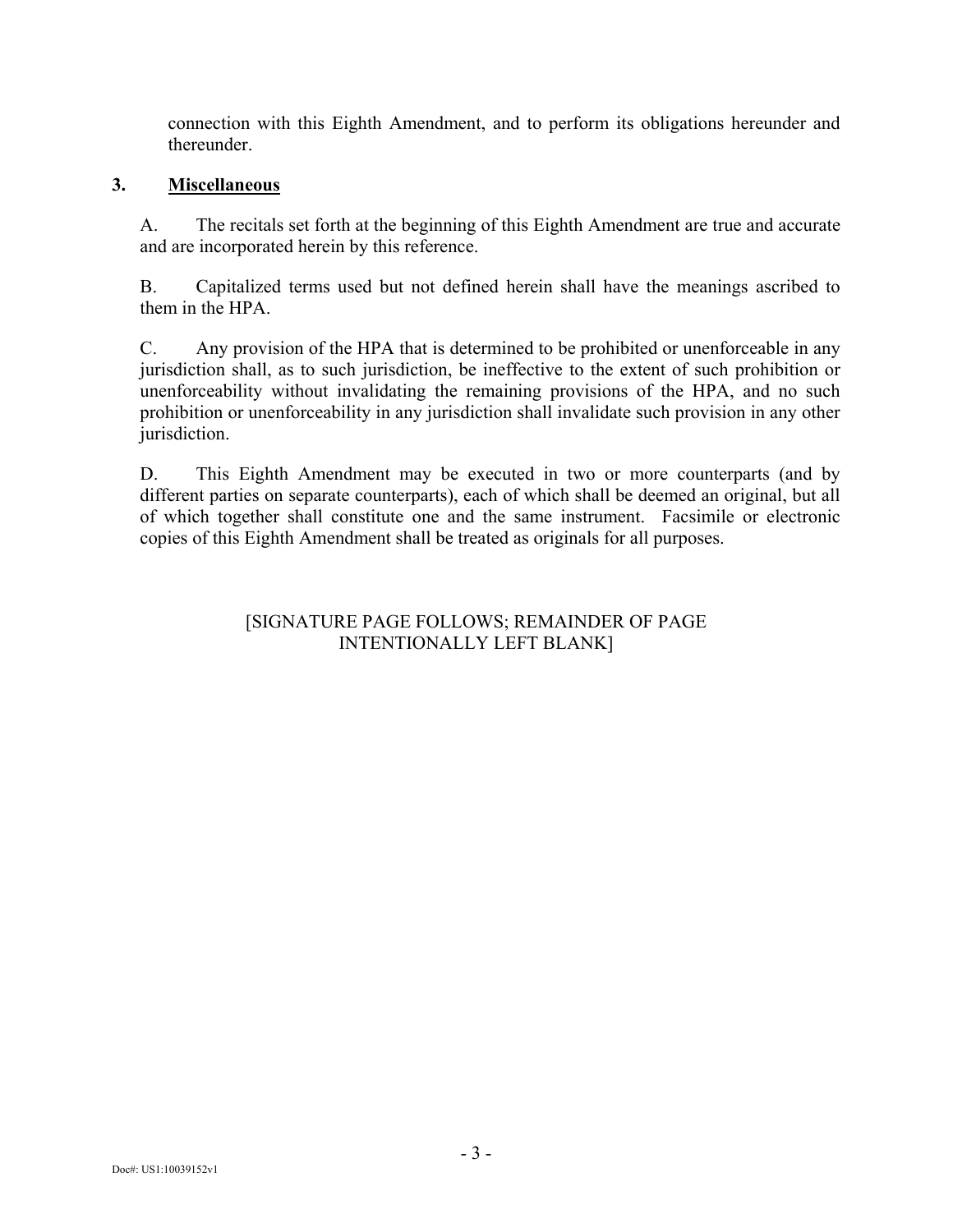**In Witness Whereof**, HFA, Eligible Entity and Treasury by their duly authorized officials hereby execute and deliver this Eighth Amendment to Commitment to Purchase Financial Instrument and HFA Participation Agreement as of the Amendment Date.

#### **HFA**: **TREASURY**:

NEW JERSEY HOUSING AND MORTGAGE FINANCE AGENCY UNITED STATES DEPARTMENT OF THE **TREASURY** 

By: /s/ Anthony L. Marchetta By: Name: Anthony L. Marchetta Name: Mark McArdle Title: Executive Director Title: Chief Homeownership

Preservation Officer

#### **ELIGIBLE ENTITY**:

NEW JERSEY HOUSING AND MORTGAGE FINANCE AGENCY

By: /s/ Anthony L. Marchetta Name: Anthony L. Marchetta Title: Executive Director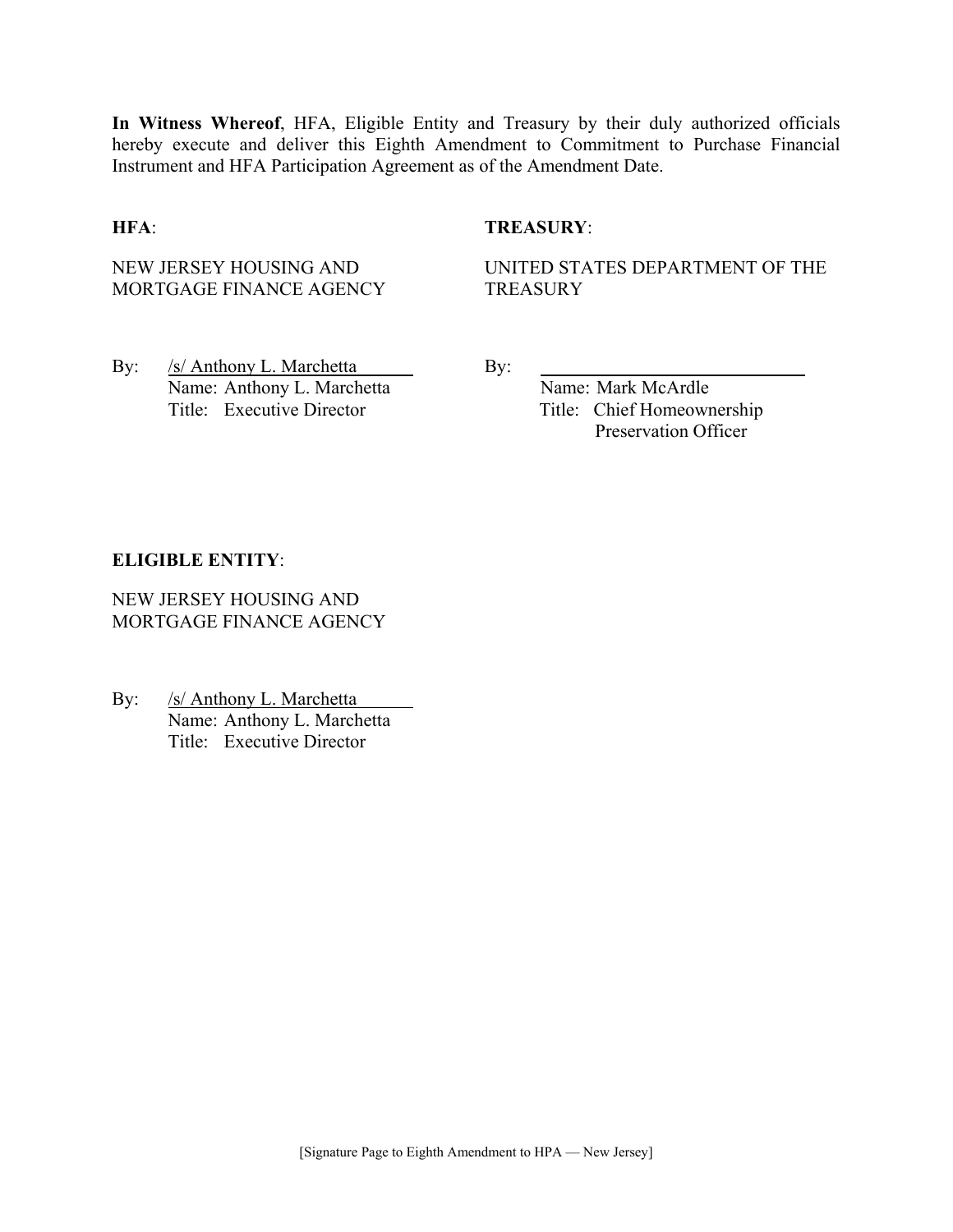# **EXHIBITS AND SCHEDULES**

Schedule A Basic Information<br>Schedule B Service Schedules

Schedule B Service Schedules<br>Schedule C Permitted Expenses

Permitted Expenses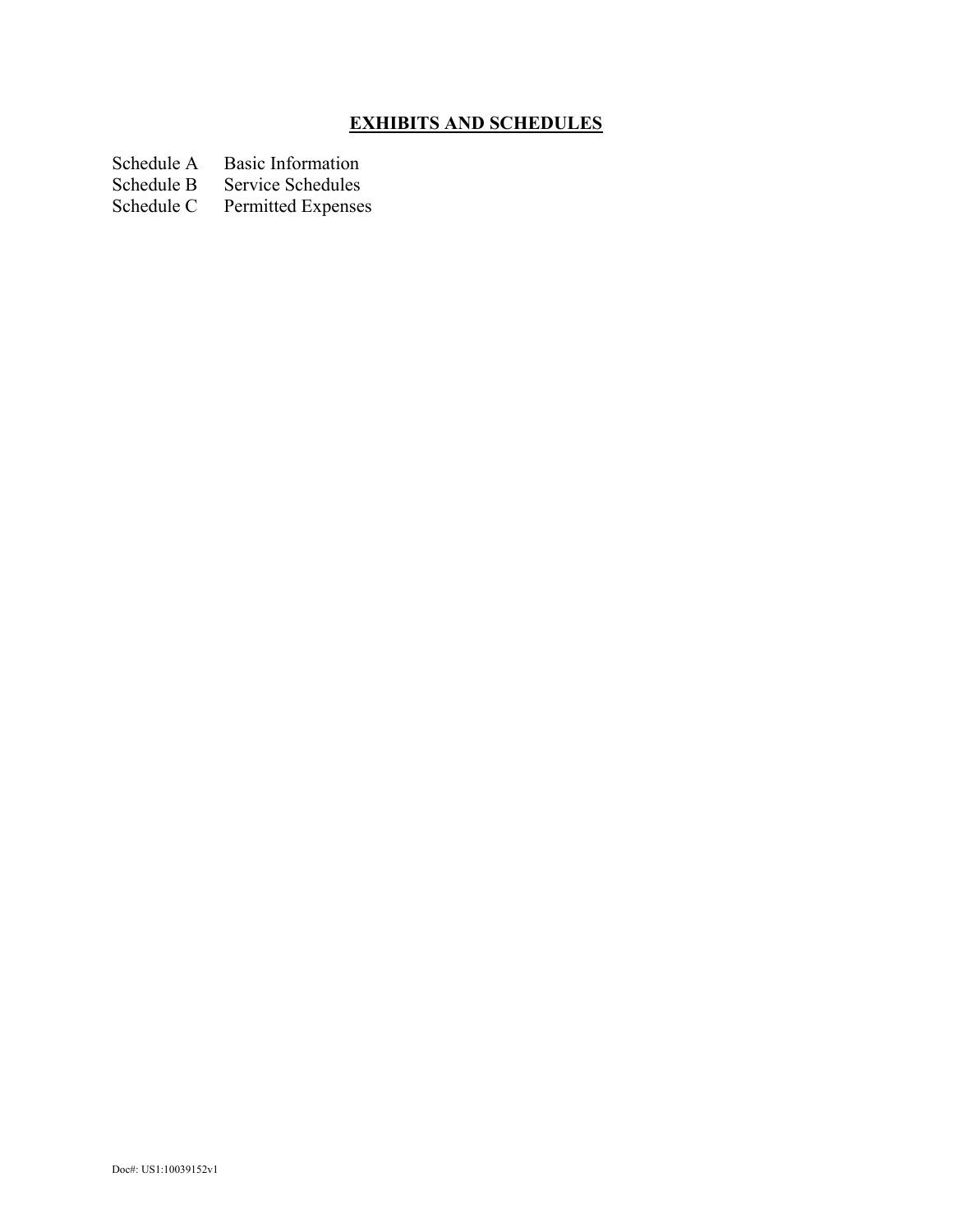#### **SCHEDULE A**

#### **BASIC INFORMATION**

| <b>Eligible Entity Information:</b>                                                                                                                                                       |                                                                                                                                                                    |  |
|-------------------------------------------------------------------------------------------------------------------------------------------------------------------------------------------|--------------------------------------------------------------------------------------------------------------------------------------------------------------------|--|
| Name of the Eligible Entity:                                                                                                                                                              | New Jersey Housing and Mortgage<br>Finance<br>Agency <sup>1</sup>                                                                                                  |  |
| Corporate or other organizational form:                                                                                                                                                   | body, politic and corporate of the State of<br>New Jersey established and existing under<br>the New Jersey Statutes<br>Annotated<br>$(N.J.S.A.)$ § 55:14K et. seq. |  |
| Jurisdiction of organization:                                                                                                                                                             | New Jersey                                                                                                                                                         |  |
| Notice Information:                                                                                                                                                                       |                                                                                                                                                                    |  |
| HFA Information:<br>Name of HFA:                                                                                                                                                          | New Jersey Housing and Mortgage Finance Agency                                                                                                                     |  |
| body, politic and corporate of the State of<br>Organizational form:<br>New Jersey established and existing under<br>the New Jersey Statutes<br>Annotated<br>$(N.J.S.A.)$ § 55:14 et. seq. |                                                                                                                                                                    |  |
| Date of Application:                                                                                                                                                                      | September 1, 2010                                                                                                                                                  |  |
| Date of Action Plan:                                                                                                                                                                      | September 1, 2010                                                                                                                                                  |  |
| Notice Information:<br>Same as Notice Information for Eligible<br>Entity                                                                                                                  |                                                                                                                                                                    |  |
| Program Participation Cap:                                                                                                                                                                | \$300,548,144.00                                                                                                                                                   |  |

 $\overline{a}$ 

<sup>1</sup> References in the Agreement to the term "HFA" shall mean the New Jersey Housing and Mortgage Finance Agency ("NJHMFA") in its capacity as an HFA as such term is used in the Agreement; references in the Agreement to the term "Eligible Entity" shall mean NJHMFA, in its capacity as Eligible Entity as such term is used in the Agreement.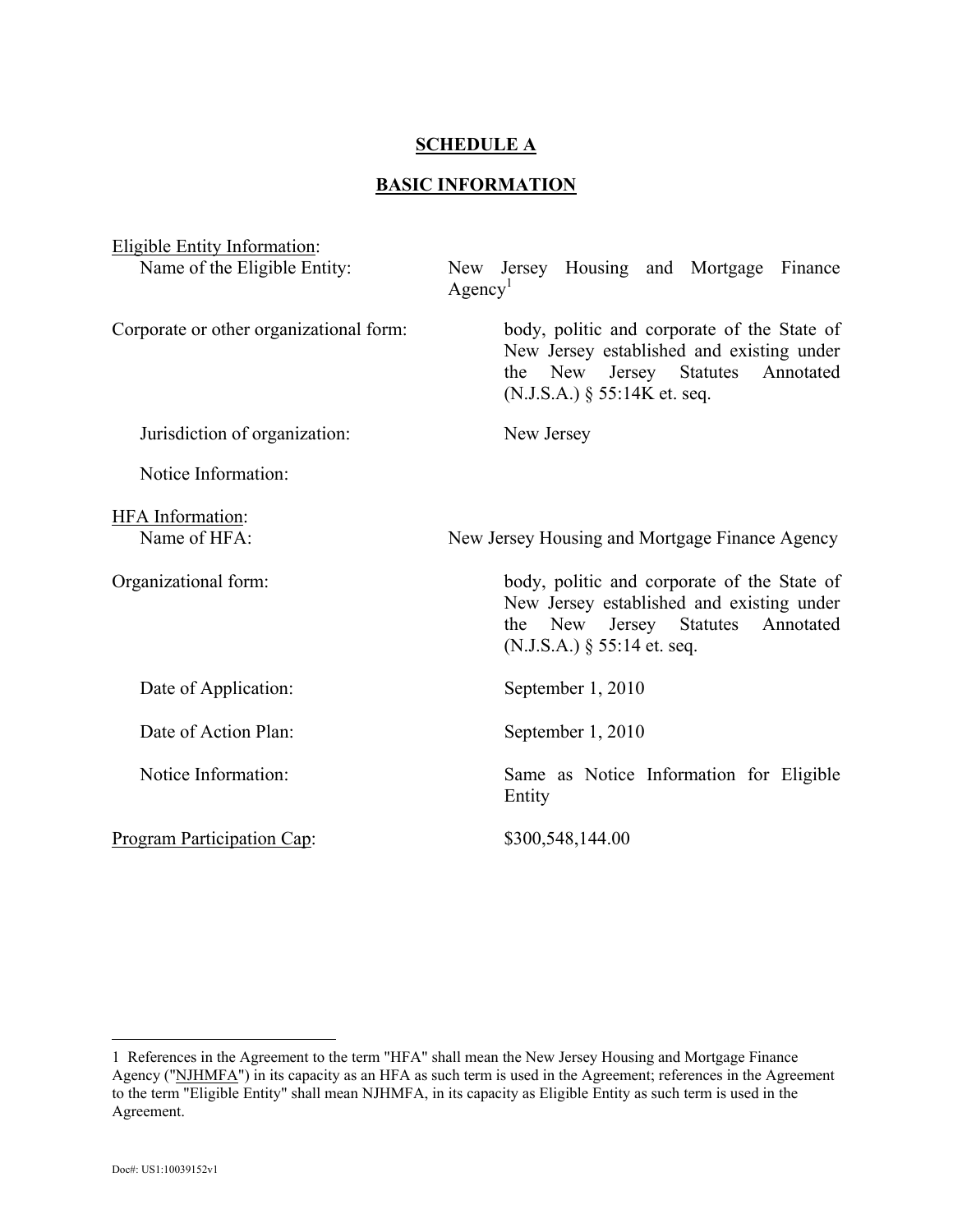| Portion of Program Participation Cap<br>Representing Original HHF Funds:     | N/A                                                                                                                            |
|------------------------------------------------------------------------------|--------------------------------------------------------------------------------------------------------------------------------|
| Portion of Program Participation Cap<br>Representing Unemployment HHF Funds: | \$112,200,637.00                                                                                                               |
| Permitted Expenses:                                                          | \$38,615,000.00                                                                                                                |
| Closing Date:                                                                | September 23, 2010                                                                                                             |
| <b>First Amendment Date:</b>                                                 | September 29, 2010                                                                                                             |
| <b>Second Amendment Date:</b>                                                | December 16, 2010                                                                                                              |
| Third Amendment Date:                                                        | August 31, 2011                                                                                                                |
| Fourth Amendment Date:                                                       | January 25, 2012                                                                                                               |
| Fifth Amendment Date:                                                        | August 24, 2012                                                                                                                |
| Sixth Amendment Date:                                                        | October 30, 2013                                                                                                               |
| <b>Seventh Amendment Date:</b>                                               | April 11, 2014                                                                                                                 |
| <b>Eighth Amendment Date:</b>                                                | May 21, 2015                                                                                                                   |
| <b>Eligible Entity Depository Account Information:</b>                       | See account information set forth in the<br>Depository Account Control Agreement<br>Eligible<br>between Treasury and<br>Entity |

regarding the HHF Program.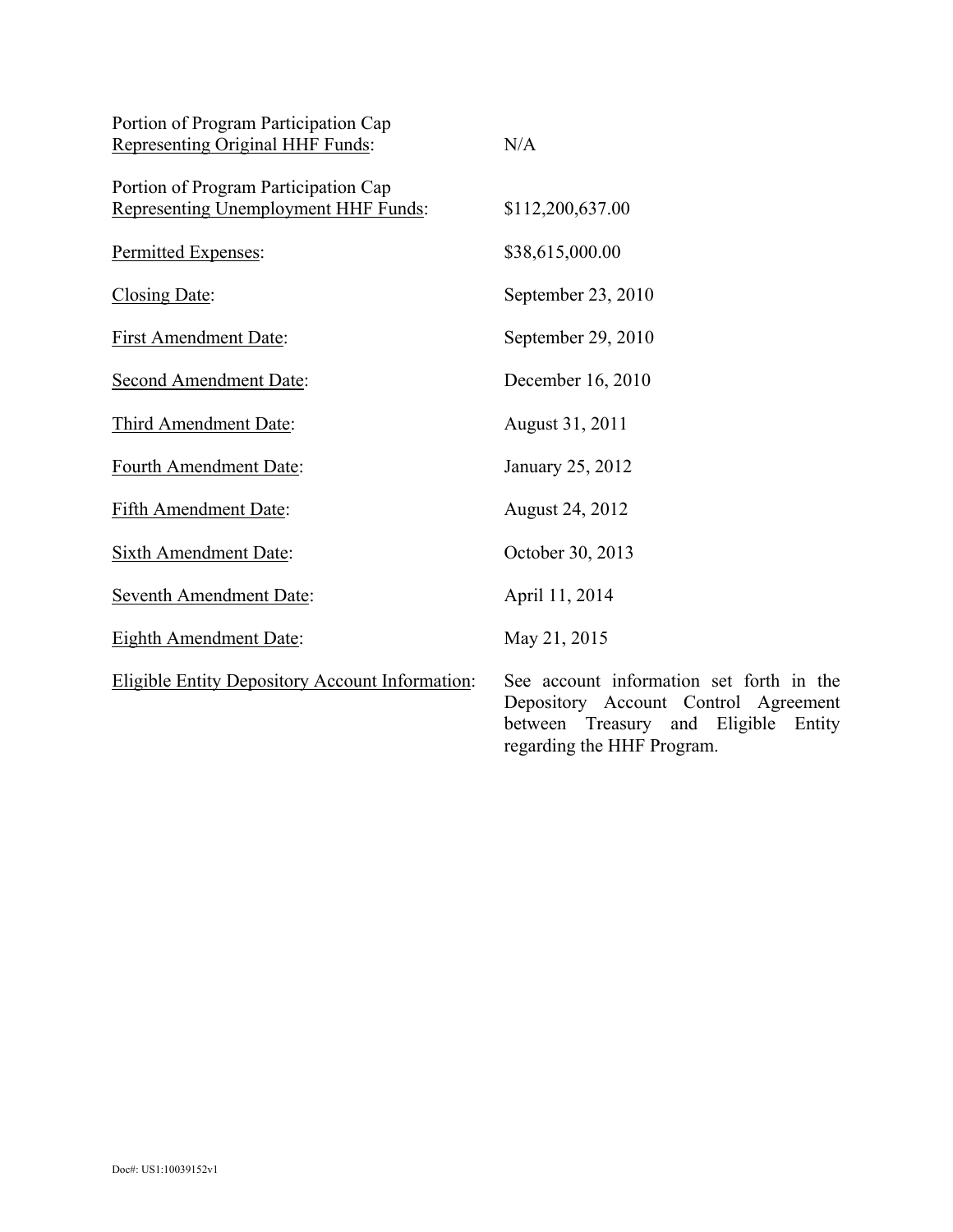#### **SCHEDULE B**

#### **SERVICE SCHEDULES**

The Service Schedules attached as Schedule B to the Current HPA are hereby deleted in their entirety and replaced with the attached Service Schedules (numbered sequentially as Service Schedule B-1, Service Schedule B-2, et. seq.), which collectively comprise Schedule B to the HPA.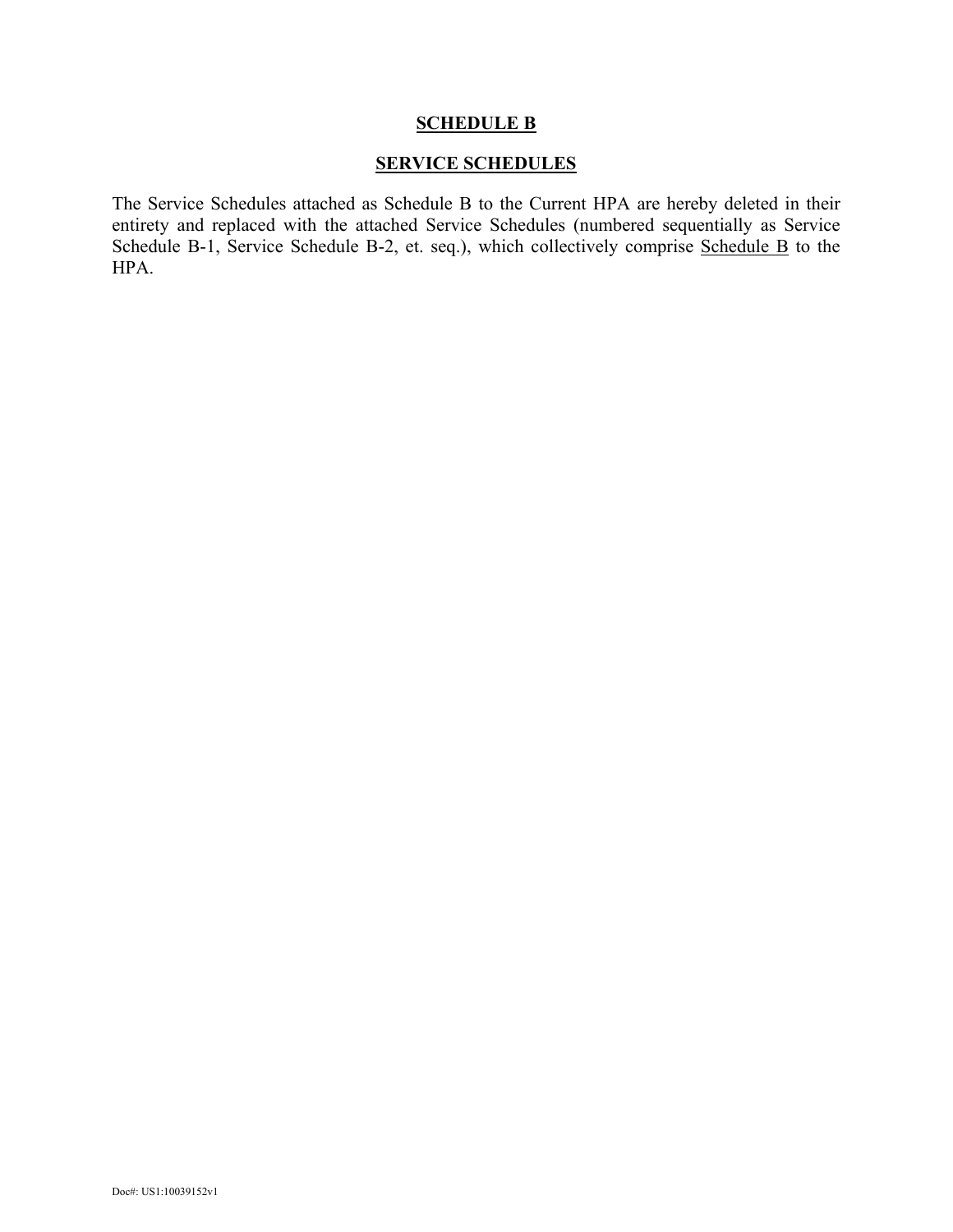## **SERVICE SCHEDULE B-1**

# **NEW JERSEY HOMEKEEPER PROGRAM (NJHK)**

# **Summary Guidelines**

| 1. Program Overview | The New Jersey Housing and Mortgage Finance Agency                                                                                                                                                                                                                                                                                                                                                                                                                                                                                                                                                                                                  |  |
|---------------------|-----------------------------------------------------------------------------------------------------------------------------------------------------------------------------------------------------------------------------------------------------------------------------------------------------------------------------------------------------------------------------------------------------------------------------------------------------------------------------------------------------------------------------------------------------------------------------------------------------------------------------------------------------|--|
|                     | ("NJHMFA" or the "Agency") has created the New Jersey                                                                                                                                                                                                                                                                                                                                                                                                                                                                                                                                                                                               |  |
|                     | HomeKeeper Program (NJHK).                                                                                                                                                                                                                                                                                                                                                                                                                                                                                                                                                                                                                          |  |
|                     | This program will provide 0% interest rate, deferred-payment<br>mortgage loans to unemployed and substantially underemployed<br>homeowners who, through no fault of their own, are financially<br>unable to make their mortgage payments and are in danger of<br>losing their homes to foreclosure. While the homeowner seeks<br>work or job training for a new career, NJHK loan proceeds may<br>be used to cover mortgage arrearages and/or an approved<br>amount of homeowner monthly mortgage payments including<br>principal and interest, property taxes, property insurance,<br>mortgage insurance and, if applicable, homeowner association |  |
|                     | dues.                                                                                                                                                                                                                                                                                                                                                                                                                                                                                                                                                                                                                                               |  |
|                     | The housing counseling agency shall recommend - and the<br>NJHK staff shall review for approval - a plan of action for each<br>homeowner that addresses the proposed use of NJHK mortgage<br>loan proceeds for these key purposes:                                                                                                                                                                                                                                                                                                                                                                                                                  |  |
|                     | • One-time payment to settle mortgage arrearages<br>accumulated during a period of unemployment [Note:<br>Assistance may only cover arrearages accumulated<br>during a period of unemployment or substantial<br>underemployment.] for homeowners who experienced<br>lost employment income and have since found new work<br>but need help to bring their mortgage current; and/or                                                                                                                                                                                                                                                                   |  |
|                     | Payment of arrearages as needed and an approved<br>amount of mortgage payment assistance while the<br>homeowner actively seeks work or participates in an<br>approved job training program. The homeowner will be<br>expected to report on and document employment status<br>on a regular basis in accordance with program<br>requirements.                                                                                                                                                                                                                                                                                                         |  |
|                     | The maximum NJHK mortgage loan amount shall be \$48,000.<br>All loan proceeds shall be held in escrow by the NJHK and may<br>be used to pay existing mortgage arrearages and/or an approved                                                                                                                                                                                                                                                                                                                                                                                                                                                         |  |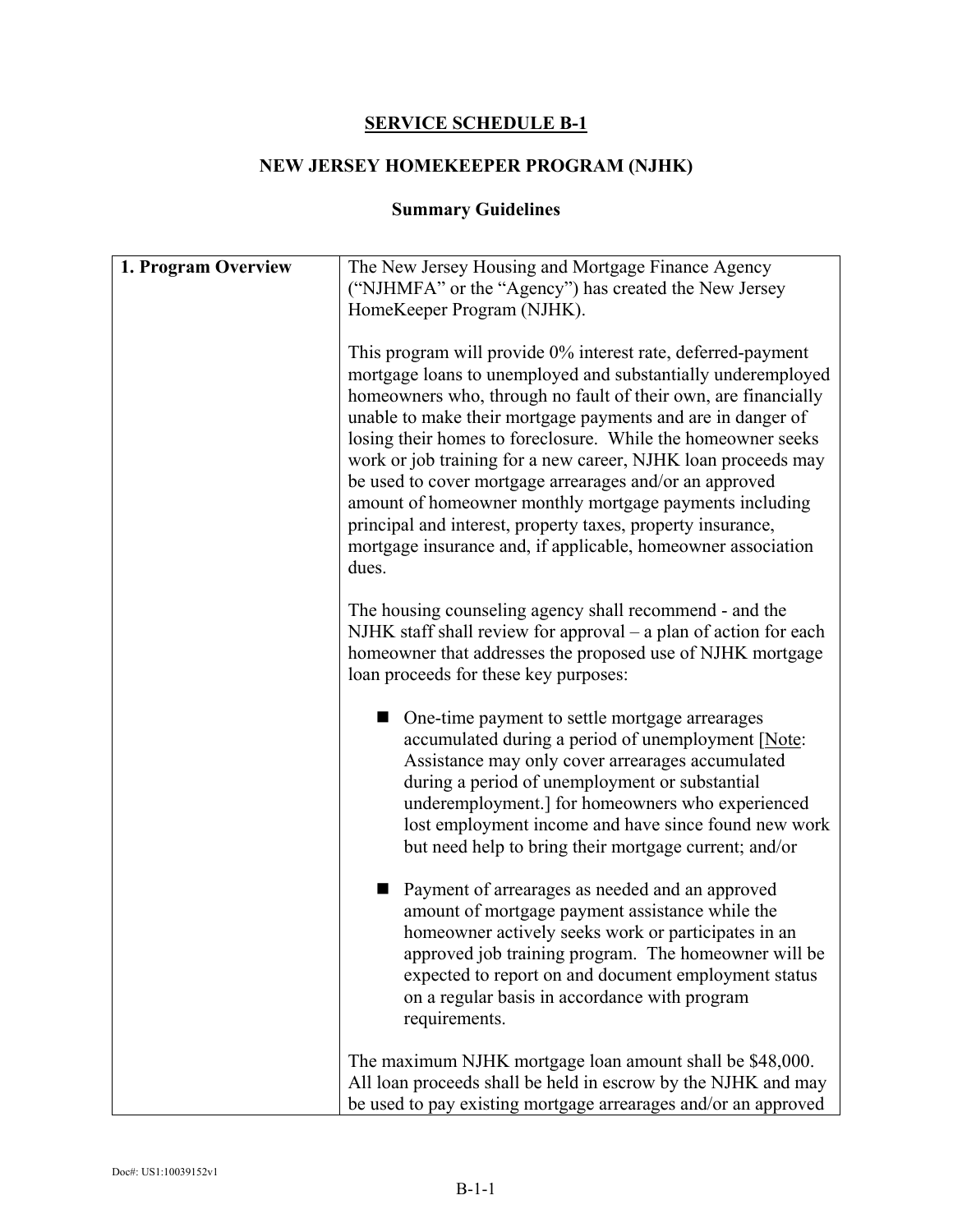|                                                                        | amount of the homeowner's existing mortgage payments each<br>month. Existing mortgage payments include principal and<br>interest, property taxes, homeowner insurance, mortgage<br>insurance and homeowner association dues (if any).                                                                                                                                                                                                                                                                                                                                                                                                                                                                                                                                                                                                                                                                                                                                                                                                                                                                                    |
|------------------------------------------------------------------------|--------------------------------------------------------------------------------------------------------------------------------------------------------------------------------------------------------------------------------------------------------------------------------------------------------------------------------------------------------------------------------------------------------------------------------------------------------------------------------------------------------------------------------------------------------------------------------------------------------------------------------------------------------------------------------------------------------------------------------------------------------------------------------------------------------------------------------------------------------------------------------------------------------------------------------------------------------------------------------------------------------------------------------------------------------------------------------------------------------------------------|
| 2. Program Goals                                                       | The goal of the NJHK Program is to promote neighborhood<br>stability in New Jersey communities by providing assistance<br>with mortgage arrears and mortgage payments to eligible<br>homeowners who, through no fault of their own, are in danger<br>of foreclosure due to a temporary loss of employment or<br>unexpected substantial underemployment and are in the process<br>of seeking work or job training that will enable them to resume<br>making their mortgage payments in full.                                                                                                                                                                                                                                                                                                                                                                                                                                                                                                                                                                                                                              |
| 3. Target Population /<br><b>Areas</b>                                 | The program will be offered statewide.                                                                                                                                                                                                                                                                                                                                                                                                                                                                                                                                                                                                                                                                                                                                                                                                                                                                                                                                                                                                                                                                                   |
| 4. Program Allocation<br>(Excluding<br><b>Administrative Expenses)</b> | \$244,644,374                                                                                                                                                                                                                                                                                                                                                                                                                                                                                                                                                                                                                                                                                                                                                                                                                                                                                                                                                                                                                                                                                                            |
| <b>5. Borrower Eligibility</b><br>Criteria                             | Eligible homeowners are not subject to maximum household<br>income limits. Homeowners must be in danger of foreclosure<br>due to a temporary loss of employment-related household<br>income that occurred through no fault of their own.<br>In addition to meeting other program underwriting criteria,<br>eligible homeowners:<br>May be current on mortgage payments but are expected<br>to become delinquent within a 90-day period due to loss<br>of employment income OR may be 30 days or more<br>delinquent on mortgage payments due to loss of<br>employment income;<br>Must provide a financial Hardship Affidavit attesting to<br>their inability to make mortgage payments. Loss of<br>employment must be documented in accordance with<br>program underwriting requirements, including evidence<br>from the state unemployment office or, if unavailable, a<br>notarized letter from the former employer indicating the<br>unemployment or underemployment was not the fault of<br>the borrower;<br>Must show evidence of having made payments on their<br>first mortgage loans, as specified in the program |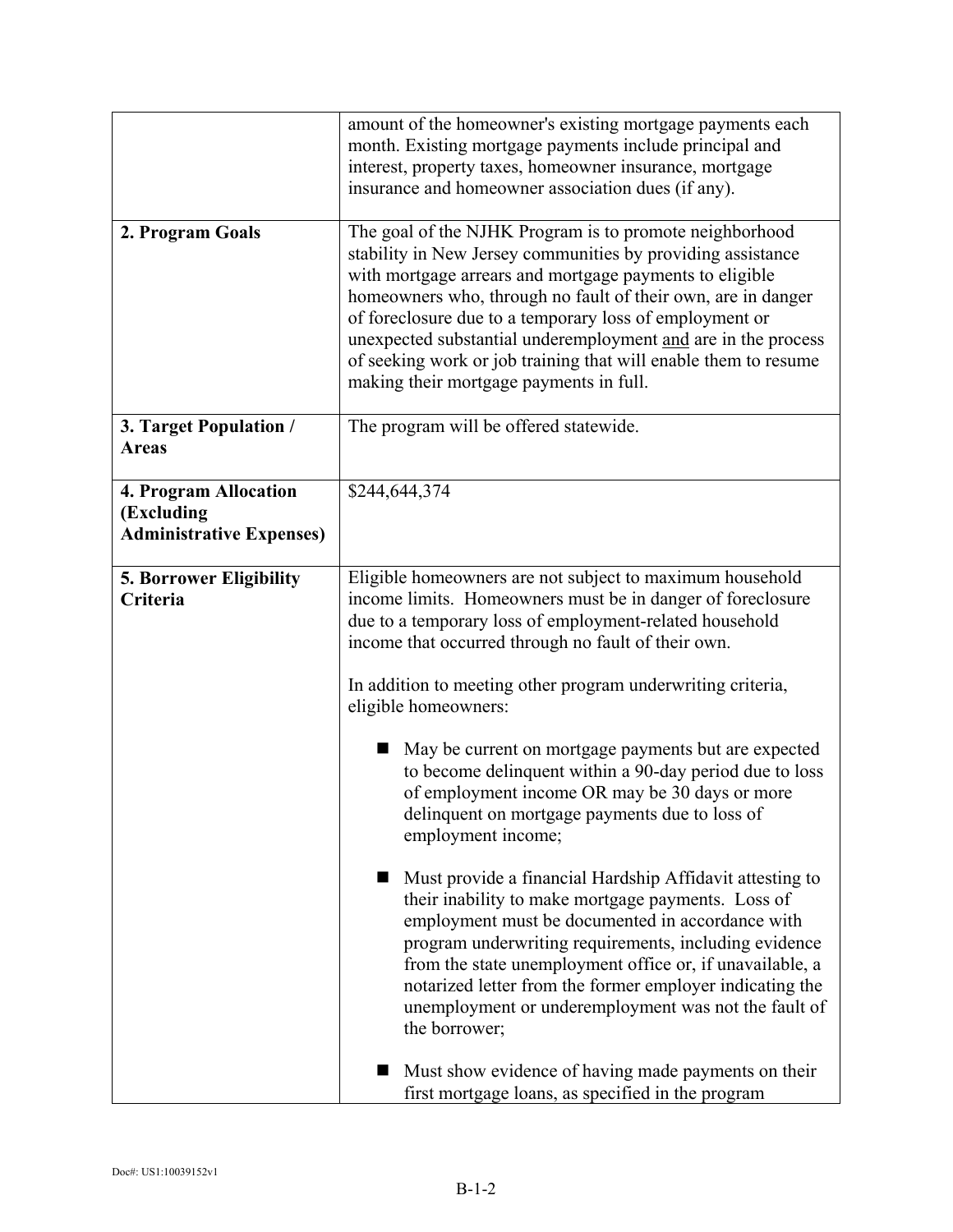|                                                   | guidelines;                                                                                                                                                                                                                                                                                                                                                                               |  |
|---------------------------------------------------|-------------------------------------------------------------------------------------------------------------------------------------------------------------------------------------------------------------------------------------------------------------------------------------------------------------------------------------------------------------------------------------------|--|
|                                                   | Must exhaust other available financial resources/assets<br>(excluding recognized retirement and education savings)<br>plans) before qualifying for assistance, except that they<br>may keep liquid assets amounting to a maximum of nine<br>months of mortgage payments;                                                                                                                  |  |
|                                                   | Must be paying, as a result of employment income loss,<br>more than 25% of gross household income each month<br>to cover all existing mortgage payments (including<br>principal and interest, property taxes, homeowners<br>insurance, mortgage insurance and, if applicable,<br>homeowner association fees);                                                                             |  |
|                                                   | Must have no more than a combined total of \$429,619<br>for a one-unit dwelling or \$550,005 for a two-family<br>dwelling in outstanding principal balance due on all<br>existing mortgage loan(s) on the home at the time of<br>application; and                                                                                                                                         |  |
|                                                   | Must participate and cooperate in sessions with an<br>NJHK-approved housing counseling agency, which will<br>help provide advice on all available programs and<br>solutions for the homeowner, including the NJHK.                                                                                                                                                                        |  |
|                                                   | NJHK assistance shall be provided on a first come, first served<br>basis.                                                                                                                                                                                                                                                                                                                 |  |
| 6. Property / Loan<br><b>Eligibility Criteria</b> | The eligible homeowner must own and occupy a home located<br>in New Jersey.                                                                                                                                                                                                                                                                                                               |  |
|                                                   | The home must contain one or two dwelling units, be an<br>attached or detached house a condominium unit or a<br>manufactured home on a foundation permanently affixed to real<br>property owned by the homeowner.                                                                                                                                                                         |  |
| <b>7. Program Exclusions</b>                      | Homeowners owning other residential real estate at the time of<br>application are ineligible.                                                                                                                                                                                                                                                                                             |  |
| 8. Structure of Assistance                        | Program assistance will be provided to the homeowner in the<br>form of a 0% interest rate, non-amortizing (no monthly<br>payments), forgivable, subordinate 10-year loan. The loan will<br>be non-recourse, secured by a mortgage that will be recorded<br>and take a junior lien position on the home. After the fifth year<br>of the closing date of the Program loan, the Program loan |  |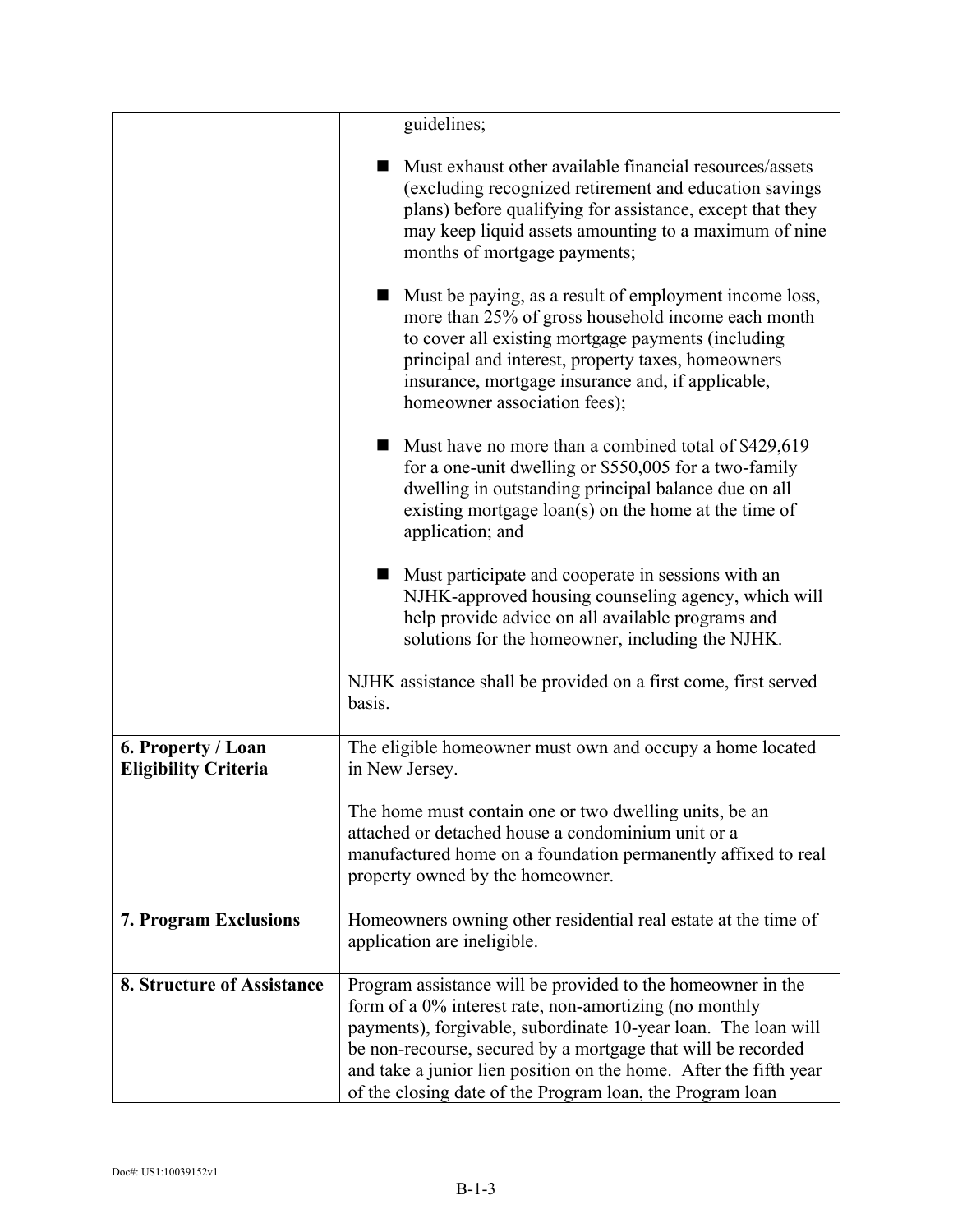|                                                               | amount shall be forgiven at a rate of 20% per year, to be<br>forgiven in full at the end of the tenth year.                                                                                                                                                                                                                                                                                                                                                                                                                                                                                                                                     |
|---------------------------------------------------------------|-------------------------------------------------------------------------------------------------------------------------------------------------------------------------------------------------------------------------------------------------------------------------------------------------------------------------------------------------------------------------------------------------------------------------------------------------------------------------------------------------------------------------------------------------------------------------------------------------------------------------------------------------|
|                                                               | All or a portion of the unforgiven loan funds will be due and<br>payable from net equity proceeds upon sale or transfer or<br>refinance of the property (except for refinances for a lower rate<br>and/or shorter term) or if the borrower ceases to occupy the<br>property as their primary residence prior to the end of the tenth<br>year. If the property is sold and does not generate sufficient<br>proceeds to repay all or a portion of the loan, the portion of the<br>loan remaining unpaid after the proceeds are applied will be<br>forgiven.                                                                                       |
|                                                               | Any funds repaid to NJHMFA by recipients in accordance with<br>established Program guidelines will be recaptured and shall be<br>used to assist additional homeowners up to December 31, 2017.<br>After this date, all remaining and repaid funds will be returned<br>to the U.S. Treasury.                                                                                                                                                                                                                                                                                                                                                     |
| 9. Per Household<br><b>Assistance</b>                         | The historical average NJHK mortgage loan amount per<br>household is expected to be \$38,000.                                                                                                                                                                                                                                                                                                                                                                                                                                                                                                                                                   |
| 10. Duration of Assistance                                    | Each borrower may receive up to 24 months of assistance. Any<br>reinstatement/arrearage assistance will be a one time payment.                                                                                                                                                                                                                                                                                                                                                                                                                                                                                                                  |
| 11. Estimated Number of<br><b>Participating Households</b>    | The estimated number of participating households is<br>approximately 6,500 based on the historical average assistance<br>loan amounts.                                                                                                                                                                                                                                                                                                                                                                                                                                                                                                          |
| 12. Program Inception /<br><b>Duration</b>                    | It is anticipated that the program will start with a 3 month pilot<br>program to begin within 90 days of U.S. Treasury's funding. At<br>the end of the 3-month period, NJHMFA along with key<br>stakeholders will review the NJHK Program and make the<br>necessary changes, as are approved by Treasury, in order to<br>better serve New Jersey's unemployed and substantially<br>underemployed homeowners. Mortgage loan originations with<br>this funding will take place over a three-year period until funds<br>are exhausted. Subsequent originations may be made up to<br>December 31, 2017 using any homeowner loan repayment<br>funds. |
| 13. Program Interactions<br>with Other HFA<br><b>Programs</b> | Homeowners shall be provided all available options for<br>assistance during their sessions with participating housing<br>counseling agencies.                                                                                                                                                                                                                                                                                                                                                                                                                                                                                                   |
|                                                               | Eligible homeowners may benefit from other NJHMFA Hardest<br>Hit Fund programs provided the total benefit from all Hardest                                                                                                                                                                                                                                                                                                                                                                                                                                                                                                                      |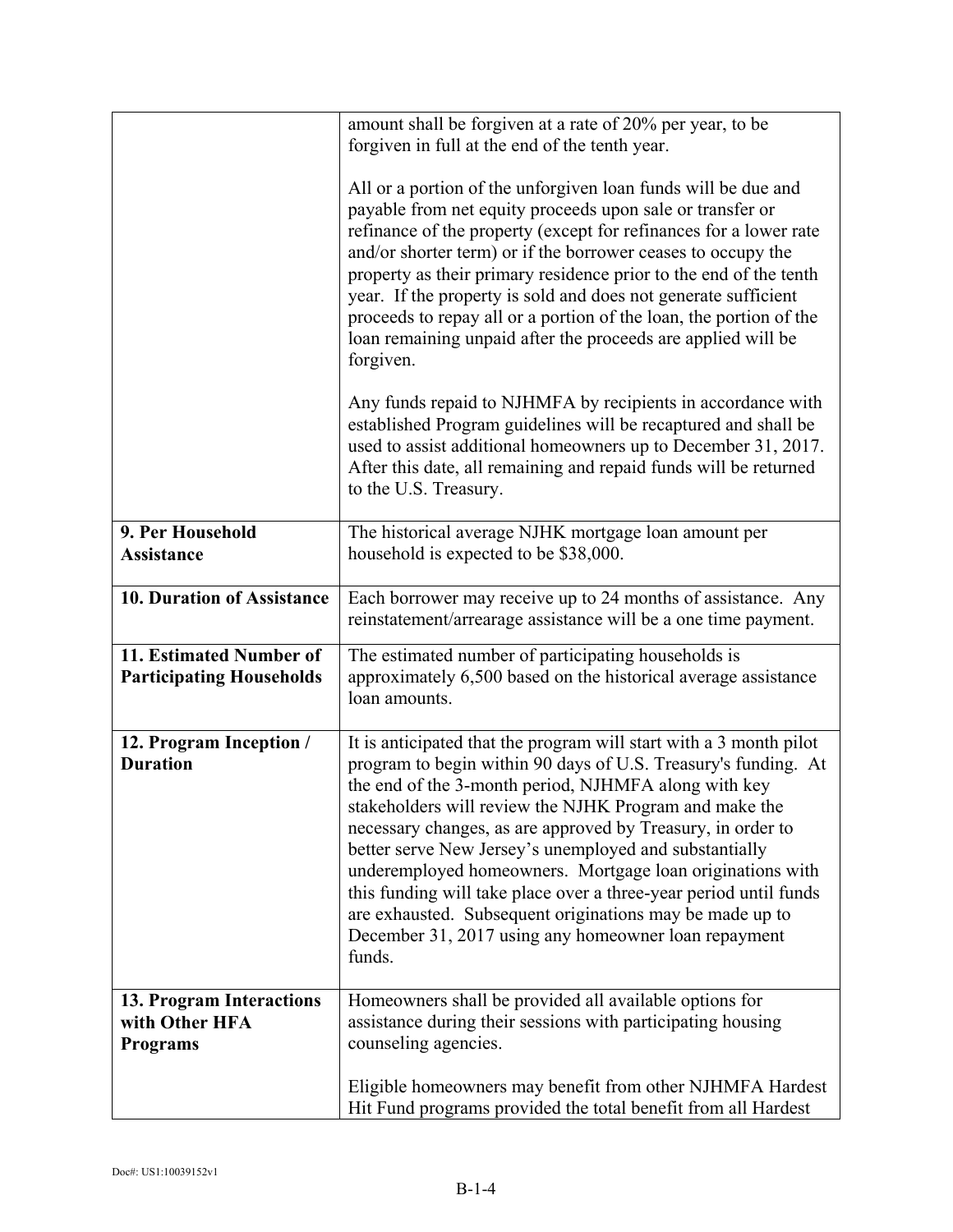|                                                                  | Hit Fund programs does not exceed \$98,000.                                                                                                                                                                                                                                                                                                                                                                                                                                                                            |
|------------------------------------------------------------------|------------------------------------------------------------------------------------------------------------------------------------------------------------------------------------------------------------------------------------------------------------------------------------------------------------------------------------------------------------------------------------------------------------------------------------------------------------------------------------------------------------------------|
| 14. Program Interactions<br>with HAMP                            | Homeowners shall be provided all available options for<br>assistance during their sessions with participating housing<br>counseling agencies. This includes assistance available under<br>HAMP. Determination of homeowner eligibility for HAMP or<br>UP will be made and utilized before any determination of<br>homeowner eligibility for HomeKeeper. NJHMFA's intake<br>application for HomeKeeper will include information that will<br>help participating counselors to make these preliminary<br>determinations. |
| 15. Program Leverage<br>with Other Financial<br><b>Resources</b> | None                                                                                                                                                                                                                                                                                                                                                                                                                                                                                                                   |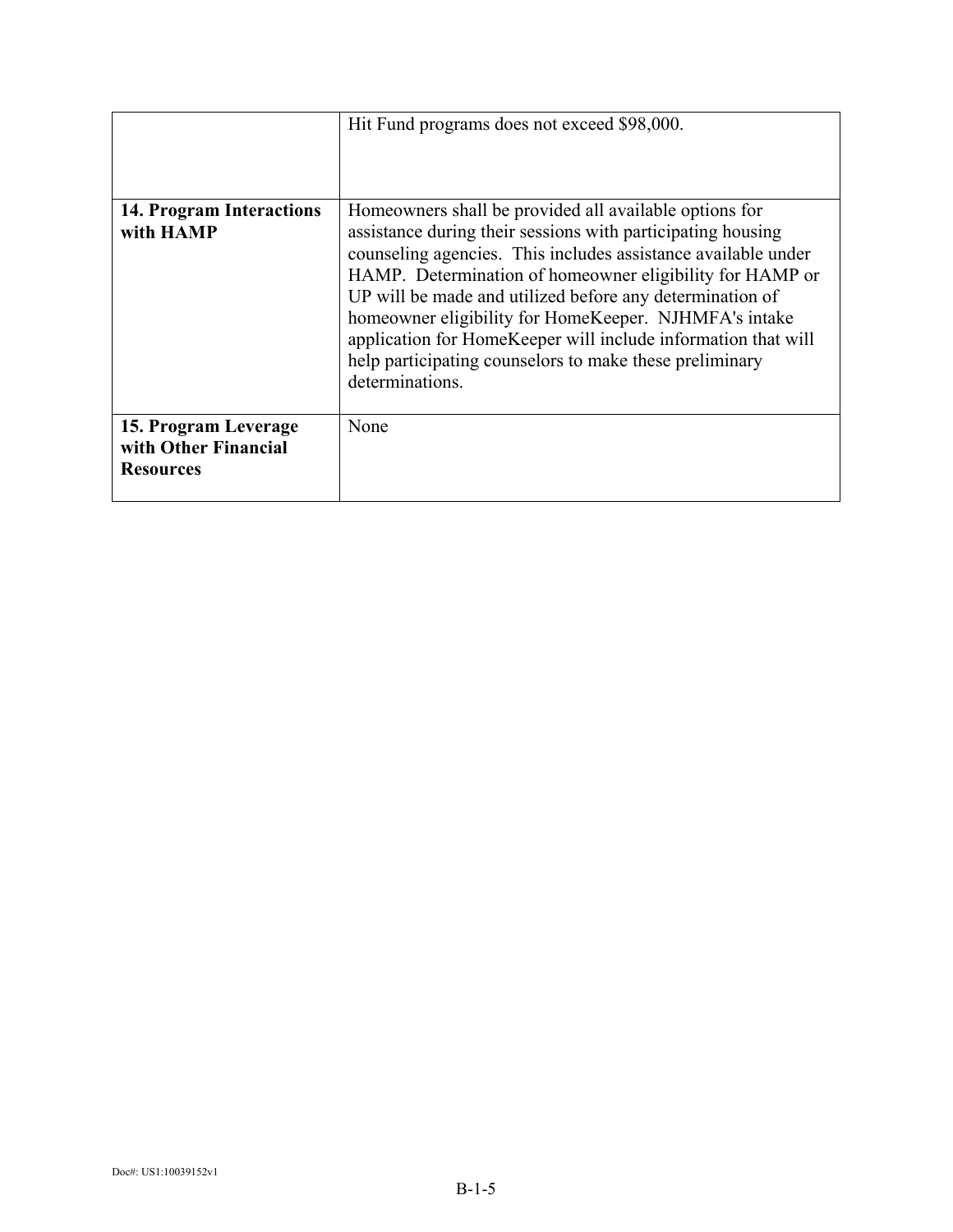## **SERVICE SCHEDULE B-2**

# **NEW JERSEY HOME SAVER PROGRAM**

# **Summary Guidelines**

| 1. Program Overview                                                    | The New Jersey Housing and Mortgage Finance Agency<br>("NJHMFA" or the "Agency") has created the New Jersey<br>Home Saver Program ("HSP" or the "Program"). This program<br>will leverage HSP funds to facilitate a refinance, recast, or<br>permanent modification of the first mortgage loan through a<br>principal reduction and/or reinstatement payment to bring the<br>household monthly payment to an affordable level.                                                                     |
|------------------------------------------------------------------------|----------------------------------------------------------------------------------------------------------------------------------------------------------------------------------------------------------------------------------------------------------------------------------------------------------------------------------------------------------------------------------------------------------------------------------------------------------------------------------------------------|
| 2. Program Goals                                                       | The goal of the Program is to achieve long-term mortgage<br>sustainability by leveraging HHF funds to facilitate a first<br>mortgage loan modification, recast, and/or refinance, thus<br>reducing the likelihood of mortgage delinquency and/or default.                                                                                                                                                                                                                                          |
| 3. Target Population or<br><b>Areas</b>                                | The Program aims to serve homeowners throughout New Jersey.                                                                                                                                                                                                                                                                                                                                                                                                                                        |
| 4. Program Allocation<br>(Excluding<br><b>Administrative Expenses)</b> | \$17,288,770                                                                                                                                                                                                                                                                                                                                                                                                                                                                                       |
| 5. Borrower Eligibility<br>Criteria                                    | Eligible homeowners must be at risk of foreclosure due to recent<br>unemployment, loss of/reduction in income through no fault of<br>their own, or other demonstrated financial hardships as defined<br>in the Program guidelines. A pre-assistance LTV ratio of 115%<br>or greater is considered a financial hardship indicative of<br>imminent default. Homeowners will be required to provide a<br>financial hardship affidavit with appropriate documentation on<br>the cause of the hardship. |
|                                                                        | Homeowner has a pre-assistance housing debt-to-income<br>("HDTI") ratio greater than 38% of the gross household income<br>and/or a pre-assistance loan-to-value ("LTV") ratio greater than<br>115%. Homeowners with pre-assistance LTV ratios greater<br>than 115% must have a pre-assistance HDTI of 28% or more.                                                                                                                                                                                 |
|                                                                        | Homeowner has a post-assistance HDTI ratio no greater than<br>38% of the gross household income. On a case-by-case basis,<br>NJHMFA reserves the right to review and approve homeowners<br>whose investor program guidelines that utilize post-assistance<br>HDTI ratios greater than 38%. In no case will a homeowner's<br>post-assistance HDTI be reduced below 28%.                                                                                                                             |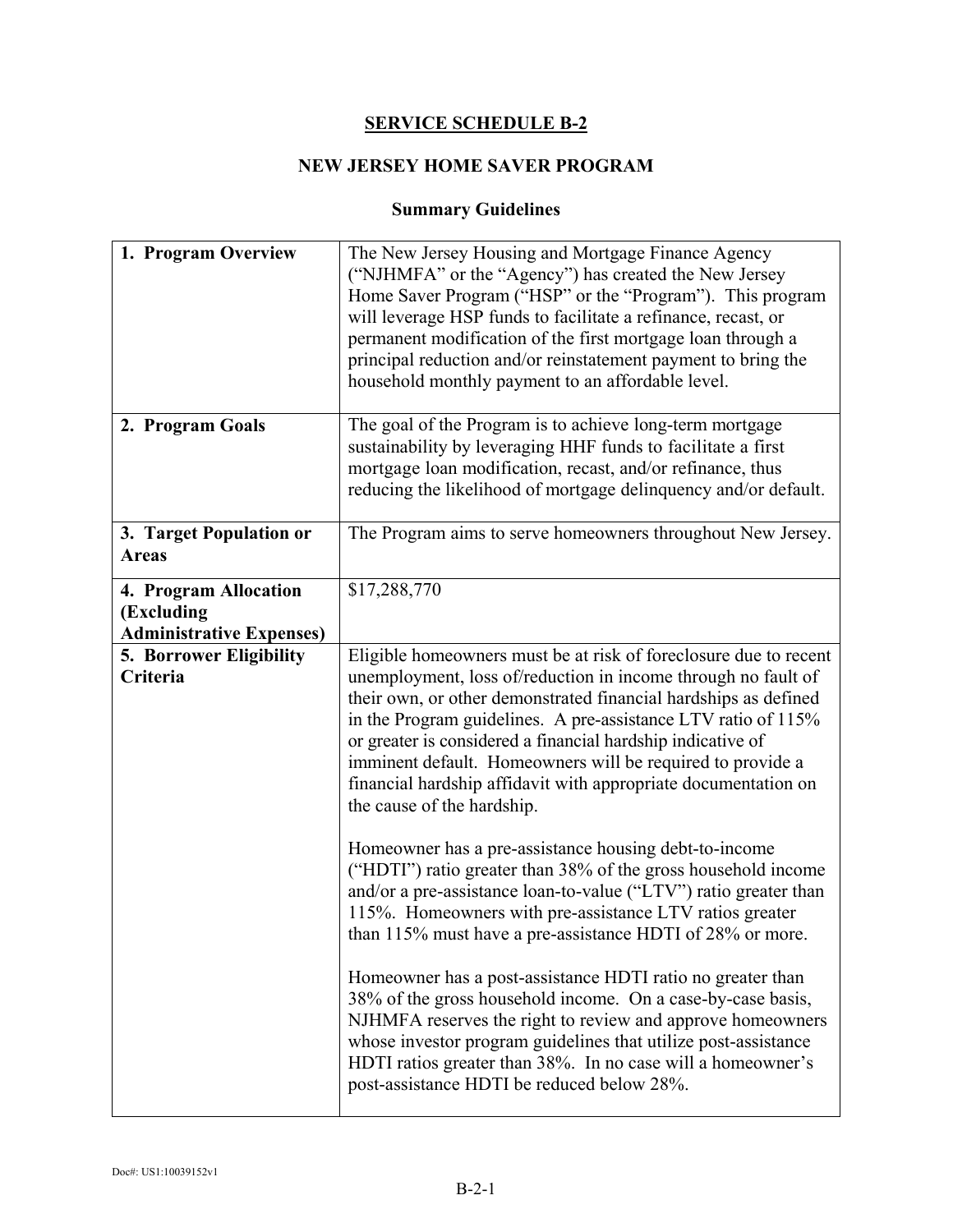|                                                   | Homeowner must own and occupy a one- to three-family<br>residential property that is the homeowner's primary residence.                                                                                                                                                                                                                                                                   |
|---------------------------------------------------|-------------------------------------------------------------------------------------------------------------------------------------------------------------------------------------------------------------------------------------------------------------------------------------------------------------------------------------------------------------------------------------------|
|                                                   |                                                                                                                                                                                                                                                                                                                                                                                           |
|                                                   | Homeowner agrees to provide all necessary documentation to<br>satisfy the Program guidelines within the timeframes established<br>by the Agency.                                                                                                                                                                                                                                          |
| 6. Property / Loan<br><b>Eligibility Criteria</b> | Eligible property is the homeowner's primary residence located<br>in New Jersey, and it must be a one- to three-family residential<br>property. It must be attached or be a condominium unit.<br>Manufactured homes are eligible if on a foundation permanently<br>affixed to real property owned by the homeowner and secured<br>by a real property first mortgage loan.                 |
|                                                   | At the time of application, the unpaid principal balance on<br>existing mortgages on the home must not exceed \$429,619 for a<br>one-unit dwelling or \$550,005 for a two-unit or three-unit<br>dwelling.                                                                                                                                                                                 |
|                                                   | Homeowners must carry a first mortgage and if the<br>homeowner's first mortgage is an interest-only or negative<br>amortization mortgage, the homeowner can qualify for<br>assistance under the Program only if the refinance, recast and/or<br>permanent modification places them in a fully amortizing<br>mortgage loan product.                                                        |
|                                                   | If the qualifying first lien mortgage is delinquent, the loan<br>servicer must utilize the Program monies to bring the first lien<br>mortgage loan current before applying Program monies to the<br>homeowner's principal balance.                                                                                                                                                        |
|                                                   | The loan servicer will reduce the qualifying principal balance in<br>conjunction with a loan refinance, recast or modification in the<br>amount needed (up to the maximum per household assistance)<br>to help the homeowner establish an appropriate level of<br>affordability and/or mortgage debt. Such loan refinances,<br>recasts or modifications must meet the Program guidelines. |
|                                                   | Loans in foreclosure may be eligible.                                                                                                                                                                                                                                                                                                                                                     |
| 7. Program Exclusions                             | The homeowner cannot be involved in an active or open<br>bankruptcy.                                                                                                                                                                                                                                                                                                                      |
|                                                   | The homeowner cannot own any other residential real property.                                                                                                                                                                                                                                                                                                                             |
|                                                   | Homeowner fails to satisfy lender underwriting guidelines.                                                                                                                                                                                                                                                                                                                                |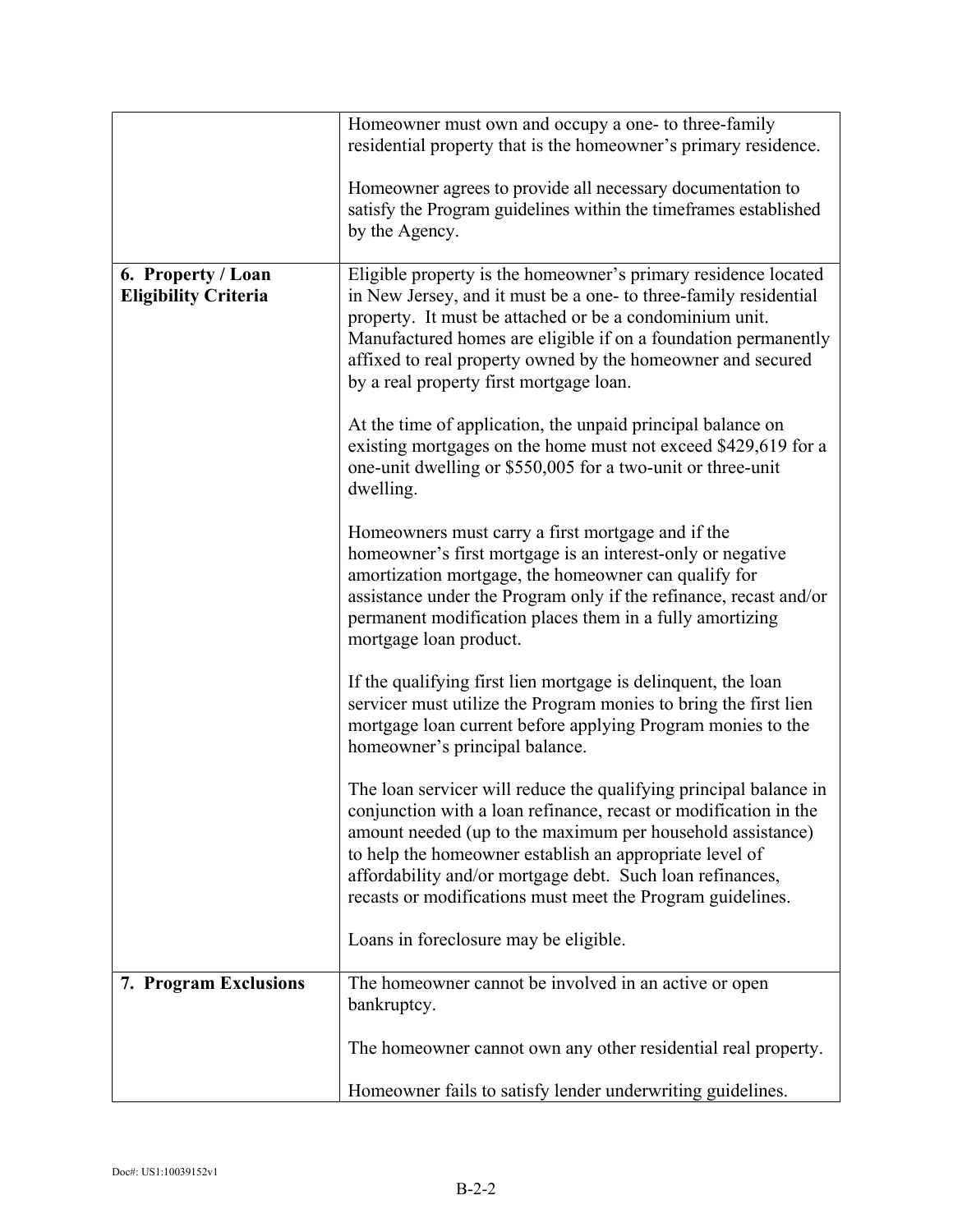|                                                            | Homeowner has a post-assistance LTV ratio that is greater than<br>140% or less than 100%. The post-assistance LTV may only be<br>less than 100% if it is necessary to get the homeowner to an<br>affordable monthly payment. Under no circumstance can the<br>post-assistance LTV be less than 80%.<br>Homeowner has liquid assets (excluding retirement assets) equal<br>to or greater than the amount of Program assistance.                                                                                                                            |
|------------------------------------------------------------|-----------------------------------------------------------------------------------------------------------------------------------------------------------------------------------------------------------------------------------------------------------------------------------------------------------------------------------------------------------------------------------------------------------------------------------------------------------------------------------------------------------------------------------------------------------|
| 8. Structure of Assistance                                 | Program assistance will be provided to the homeowner in the<br>form of a 0% interest rate, non-amortizing (no monthly<br>payments), forgivable, subordinate 10-year loan. The loan will<br>be non-recourse, secured by a mortgage that will be recorded<br>and take a junior lien position on the home. After the fifth year<br>of the closing date of the Program loan, the Program loan<br>amount shall be forgiven at a rate of 20% per year, to be<br>forgiven in full at the end of the tenth year.                                                  |
|                                                            | All or a portion of the unforgiven loan funds will be due and<br>payable from net equity proceeds upon sale or transfer or<br>refinance of the property (except for refinances for a lower rate<br>and/or shorter term) or if the borrower ceases to occupy the<br>property as their primary residence prior to the end of the tenth<br>year. If the property is sold and does not generate sufficient<br>proceeds to repay all or a portion of the loan, the portion of the<br>loan remaining unpaid after the proceeds are applied will be<br>forgiven. |
|                                                            | Any funds repaid to NJHMFA by recipients in accordance with<br>established Program guidelines will be recaptured and shall be<br>used to assist additional homeowners up to December 31, 2017.<br>After this date, all remaining and repaid funds will be returned<br>to the U.S. Treasury.                                                                                                                                                                                                                                                               |
| 9. Per Household<br><b>Assistance</b>                      | The maximum assistance is \$50,000 per household.                                                                                                                                                                                                                                                                                                                                                                                                                                                                                                         |
| 10. Duration of<br><b>Assistance</b>                       | Assistance under HSP is intended to be a one-time payment to<br>the servicer.                                                                                                                                                                                                                                                                                                                                                                                                                                                                             |
| 11. Estimated Number of<br><b>Participating Households</b> | 345 households based on a maximum loan amount of \$50,000.                                                                                                                                                                                                                                                                                                                                                                                                                                                                                                |
| 12. Program Inception/<br><b>Duration</b>                  | The launch of the Program is expected to begin on or about June<br>1, 2015; the program will last until December 31, 2017 or until<br>all funds are exhausted.                                                                                                                                                                                                                                                                                                                                                                                            |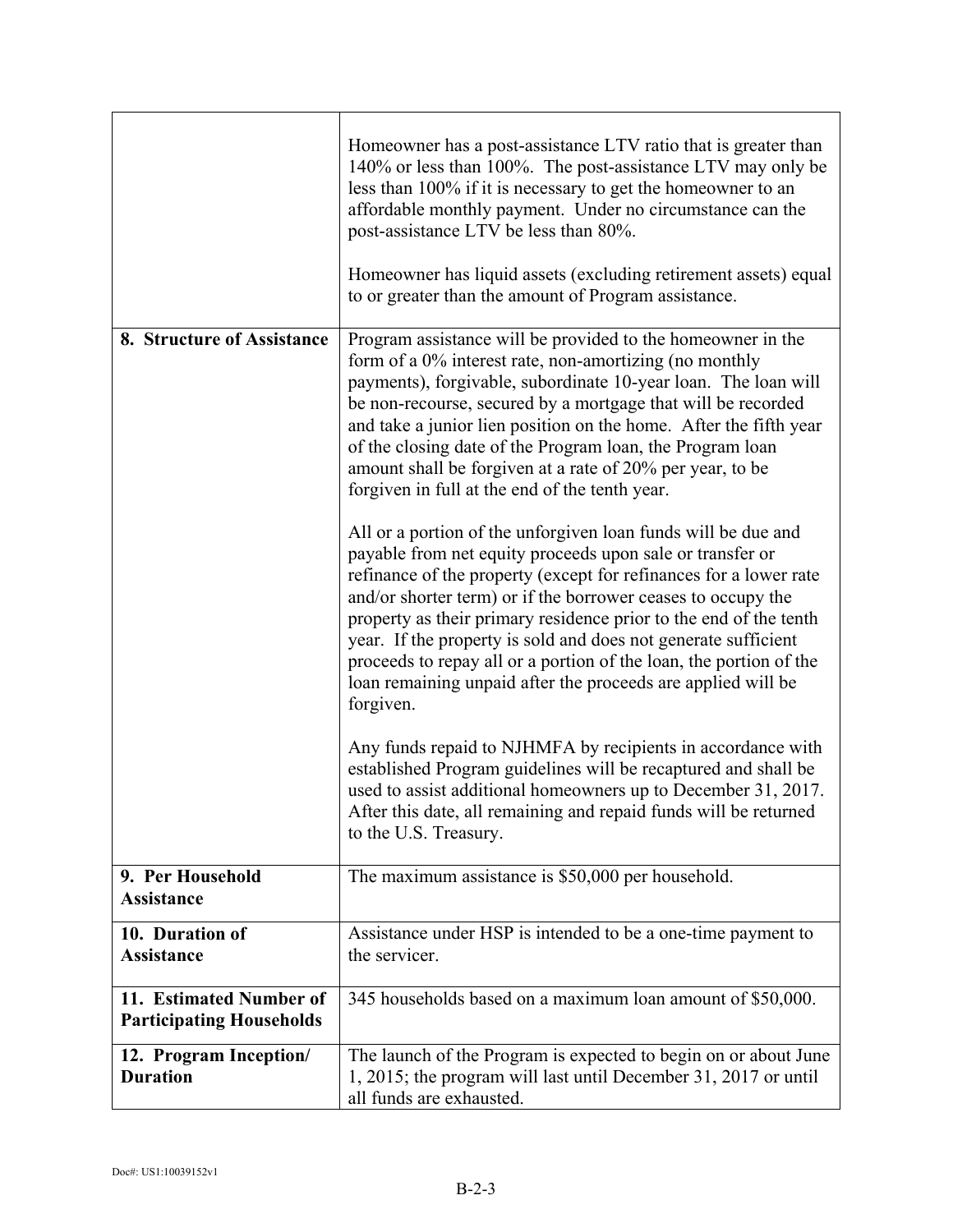| 13. Program Interactions<br><b>With Other Programs</b>                  | Eligible homeowners may benefit from other Agency Hardest<br>Hit Fund programs provided the total benefit from all Hardest<br>Hit Fund programs does not exceed \$98,000.                                                                                                                                                                                                                                                                                   |  |
|-------------------------------------------------------------------------|-------------------------------------------------------------------------------------------------------------------------------------------------------------------------------------------------------------------------------------------------------------------------------------------------------------------------------------------------------------------------------------------------------------------------------------------------------------|--|
| 14. Program Interactions<br><b>With HAMP</b>                            | The Program may work in conjunction with the federal Home<br>Affordable Modification Program ("HAMP") modification and<br>other federal Making Home Affordable programs and servicer<br>foreclosure prevention initiatives to help eligible homeowners<br>achieve desired income ratios and affordability. In any of these<br>programs, Program assistance may not be used to cover the<br>applicable costs of investor or servicer incentive compensation. |  |
| 15. Program Leverage<br><b>With Other Financial</b><br><b>Resources</b> | The Program will require that the loan servicer waive all<br>accrued and unpaid late charges and non-sufficient funds fees at<br>the time the modification agreement is completed. The Program<br>will require the loan servicer to waive any associated recast or<br>modification fee.                                                                                                                                                                     |  |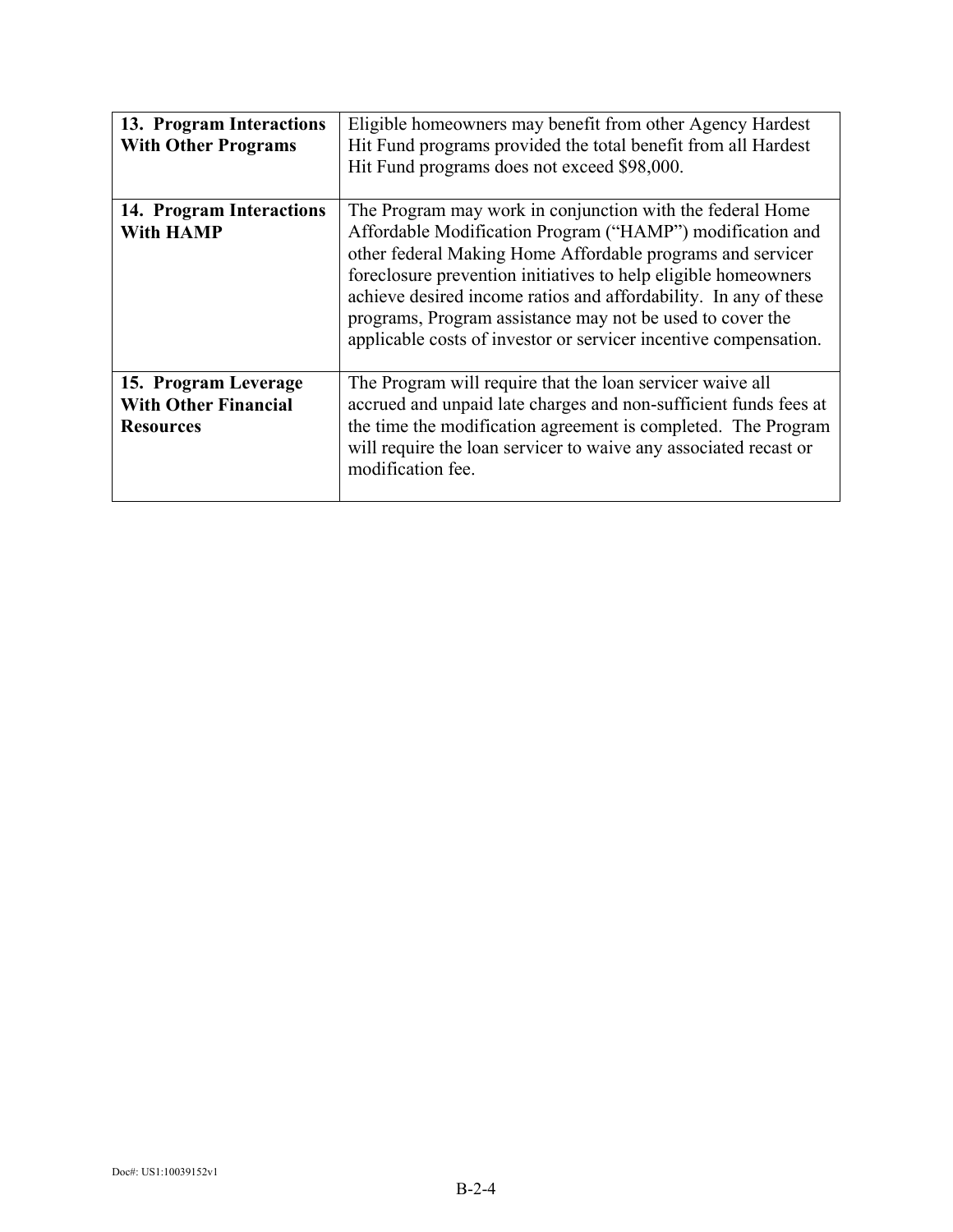# **SCHEDULE C**

### **PERMITTED EXPENSES**

|                                                       | <b>New Jersey</b> |
|-------------------------------------------------------|-------------------|
|                                                       |                   |
|                                                       |                   |
| One-time / Start-Up Expenses:                         |                   |
| Initial Personnel                                     | \$500,000.00      |
| Building, Equipment, Technology                       | \$655,000.00      |
| <b>Professional Services</b>                          | \$100,000.00      |
| Supplies / Miscellaneous                              | \$0.00            |
| Marketing /Communications                             | \$100,000.00      |
| Travel                                                | \$0.00            |
| Website development /Translation                      | \$350,000.00      |
| Contingency                                           | \$1,000,000.00    |
| <b>Subtotal</b>                                       | \$2,705,000.00    |
|                                                       |                   |
| <b>Operating / Administrative</b><br><b>Expenses:</b> |                   |
| <b>Salaries</b>                                       | \$12,500,000      |
| Professional Services (Legal,                         |                   |
| Compliance, Audit, Monitoring)                        | \$2,000,000.00    |
| Travel                                                | \$60,000.00       |
| Buildings, Leases & Equipment                         | \$1,500,000.00    |
| Information Technology &<br>Communications            | \$3,000,000.00    |
| Office Supplies/Postage and<br>Delivery/Subscriptions | \$250,000.00      |
| Risk Management/ Insurance                            | \$450,000.00      |
| Training                                              | \$400,000.00      |
| Marketing/PR                                          | \$500,000.00      |
| Miscellaneous                                         | \$1,500,000.00    |
| <b>Subtotal</b>                                       | \$22,160,000      |
|                                                       |                   |
| <b>Transaction Related Expenses:</b>                  |                   |
| <b>Recording Fees</b>                                 | \$2,000,000.00    |
| <b>Wire Transfer Fees</b>                             | \$350,000.00      |
| <b>Counseling Expenses</b>                            |                   |
| File Intake                                           | \$4,000,000.00    |
| <b>Decision Costs</b>                                 | \$0.00            |
| Successful File                                       | \$6,200,000.00    |